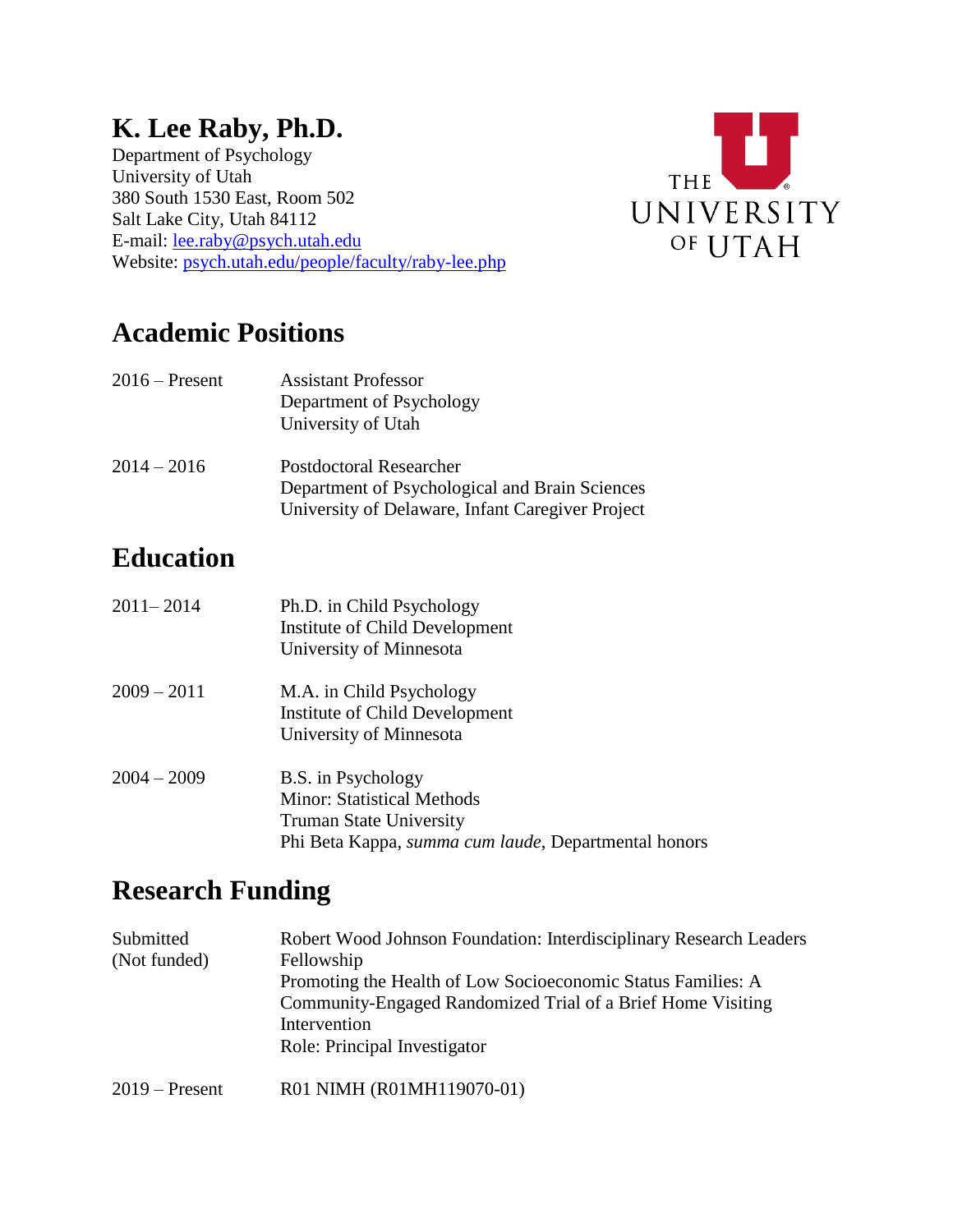06/05/2019-02/29/2024 Emotion dysregulation across generations: Identifying early developmental and clinical indicators of risk Role: Co-Investigator

### **Honors and Awards**

| 2019          | <b>Rising Star Award</b><br><b>Association for Psychological Science</b>                                                                                                                                                                                           |
|---------------|--------------------------------------------------------------------------------------------------------------------------------------------------------------------------------------------------------------------------------------------------------------------|
| 2018          | Early Career Outstanding Paper<br>American Psychological Association, Div. 7                                                                                                                                                                                       |
| $2013 - 2014$ | Doctoral Dissertation Fellowship Award<br>Funding Source: University of Minnesota                                                                                                                                                                                  |
| 2013          | <b>SRCD Student Travel Award</b>                                                                                                                                                                                                                                   |
| 2013          | CNBD Graduate Student Travel Award, University of Minnesota                                                                                                                                                                                                        |
| $2011 - 2013$ | Predoctoral National Research Service Award (T32MH015755)<br><b>Funding Source: NIMH</b>                                                                                                                                                                           |
| 2011          | <b>Council of Graduate Students Travel Fund Award</b><br>University of Minnesota                                                                                                                                                                                   |
| $2004 - 2009$ | Undergraduate honors: Phi Beta Kappa, Outstanding Psychology Student,<br>President's Certificate of Recognition for Outstanding Academic<br>Achievement, Phi Kappa Phi - National All-Discipline Honor Society, Psi<br>Chi – National Honor Society for Psychology |

### **Research Interests**

Attachment, Early Adversity, Stress Neurobiology, Early Experience, Gene-Environment Interplay

### **Peer-Reviewed Publications**

\*denotes a graduate student first author

1. \*Shakiba, N. & **Raby, K. L.** (2021). Attachment dimensions and cortisol reactivity during the Strange Situation among children adopted internationally. *Attachment and Human Development.* DOI: 10.1080/14616734.2021.1896445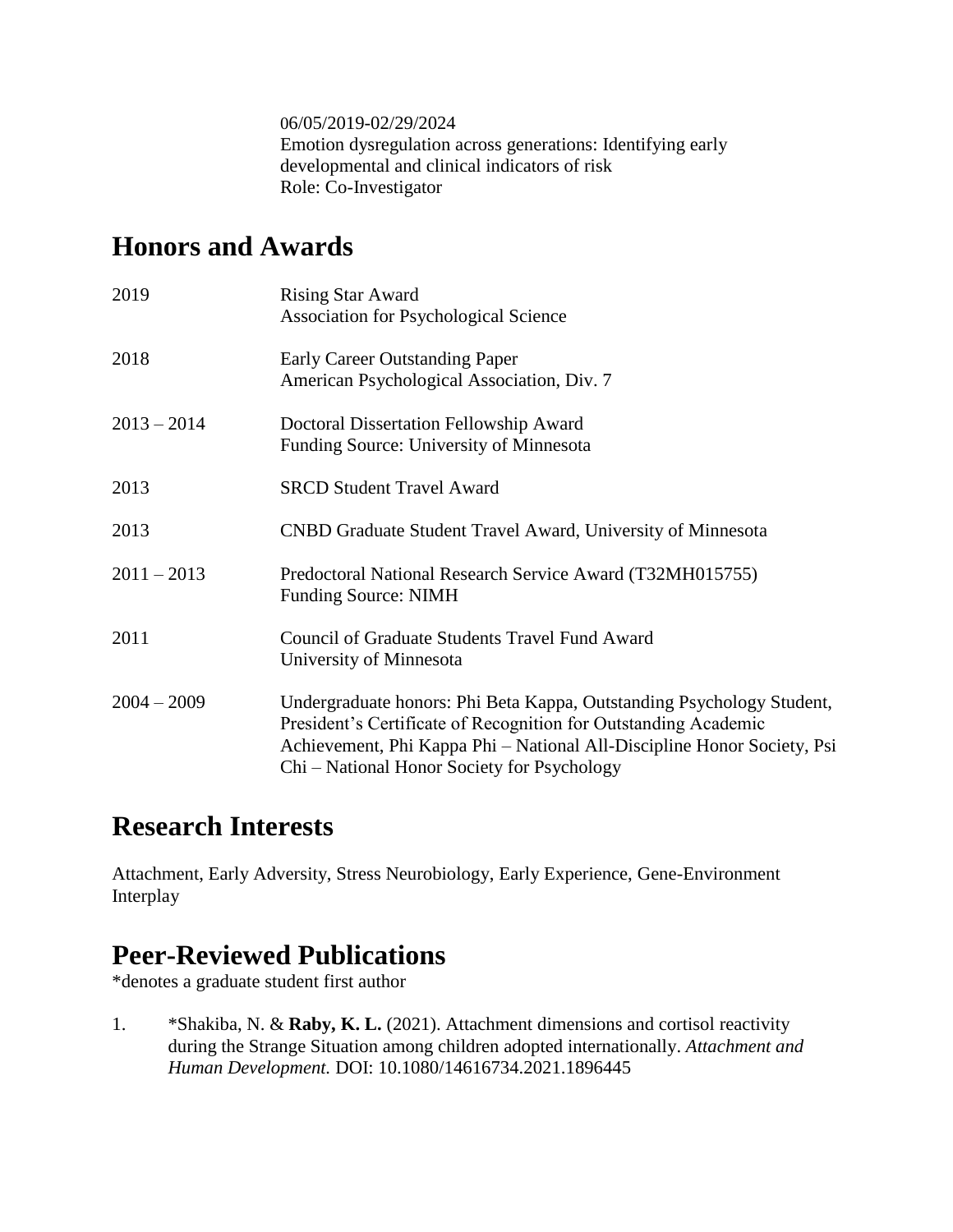- 2. Yarger, H. A., Lind, T., **Raby, K. L.,** Zajac, L., Wallin, A., & Dozier, M. (in press). Intervening with Attachment and Biobehavioral Catch-up to reduce behavior problems among children adopted internationally: Evidence from a randomized controlled trial. *Child Maltreatment.*
- 3. Gao, M. M., Ostlund, B., Brown, M., Kaliush, P., Terrell, S., Vlisides-Henry, R., **Raby, K. L.,** Crowell, S.E., & Conradt, E. (in press). Prenatal maternal transdiagnostic, RDoCinformed, predictors of newborn neurobehavior: Differences by sex. *Development and Psychopathology.*
- 4. **Raby, K. L.,** Waters, T. E. A., Tabachnick, A. R., Zajac, L., & Dozier, M. (2021). Increasing secure base script knowledge of high-risk mothers with an attachment-based parenting intervention. *Development and Psychopathology,* 1-11. doi:10.1017/S0954579420001765
- 5. **Raby, K. L.,** Bernard, K., Gordon, K., & Dozier, M. (2021). Enhancing diurnal cortisol regulation among young children adopted internationally: A randomized controlled trial of a parenting-based intervention. Development and Psychopathology, *32*(5), 1657-1668. doi:10.1017/S0954579420001303
- 6. Szenczy, A., Bernard, K., **Raby, K. L.**, Garnett, M., & Dozier, M. (2021). Foster parent responsiveness and young children's diurnal cortisol production. *Developmental Psychobiology*. Advance online publication. <https://doi.org/10.1002/dev.22074>
- 7. \*Isenhour, J., **Raby, K. L.,** & Dozier, M. (2021). The persistent associations between early institutional care and diurnal cortisol among children adopted internationally. *Developmental Psychobiology.* Advance online publication. <https://doi.org/10.1002/dev.22069>
- 8. **Raby, K. L.,** Verhage, M. L., Fearon, R. M. P., Fraley, R. C., Roisman, G. I., Van IJzendoorn, M. H., Schuengel, C., Bakermans-Kranenburg, M. J., Bernier, A., Ensink, K., Hautamäki, A., Madigan, S., Mangelsdorf, S., Oosterman, M., Priddis, L. E., Wong, M. S., & the Collaboration on Attachment Transmission Synthesis. (2020). The latent structure of the Adult Attachment Interview: Large sample evidence from the Collaboration on Attachment Transmission Synthesis. *Development and Psychopathology.* Advance online publication. doi:10.1017/S0954579420000978
- 9. Nivison, M. D., Facompré, C. R., **Raby, K. L.,** Simpson, J. A., Roisman, G. I., Waters, T. E. A. (2020). Childhood abuse and neglect are prospectively associated with scripted attachment representations in young adulthood. *Development and Psychopathology*. Advance online publication. <https://doi.org/10.1017/S0954579420000528>
- 10. Lind, T., **Raby, K. L.,** Goldstein A., Bernard, K., & Dozier, M. (2020). Improving social emotional competence in internationally adopted children with the Attachment and Biobehavioral Catch-up intervention. *Development and Psychopathology.* Advance online publication. <https://doi.org/10.1017/S0954579420000255>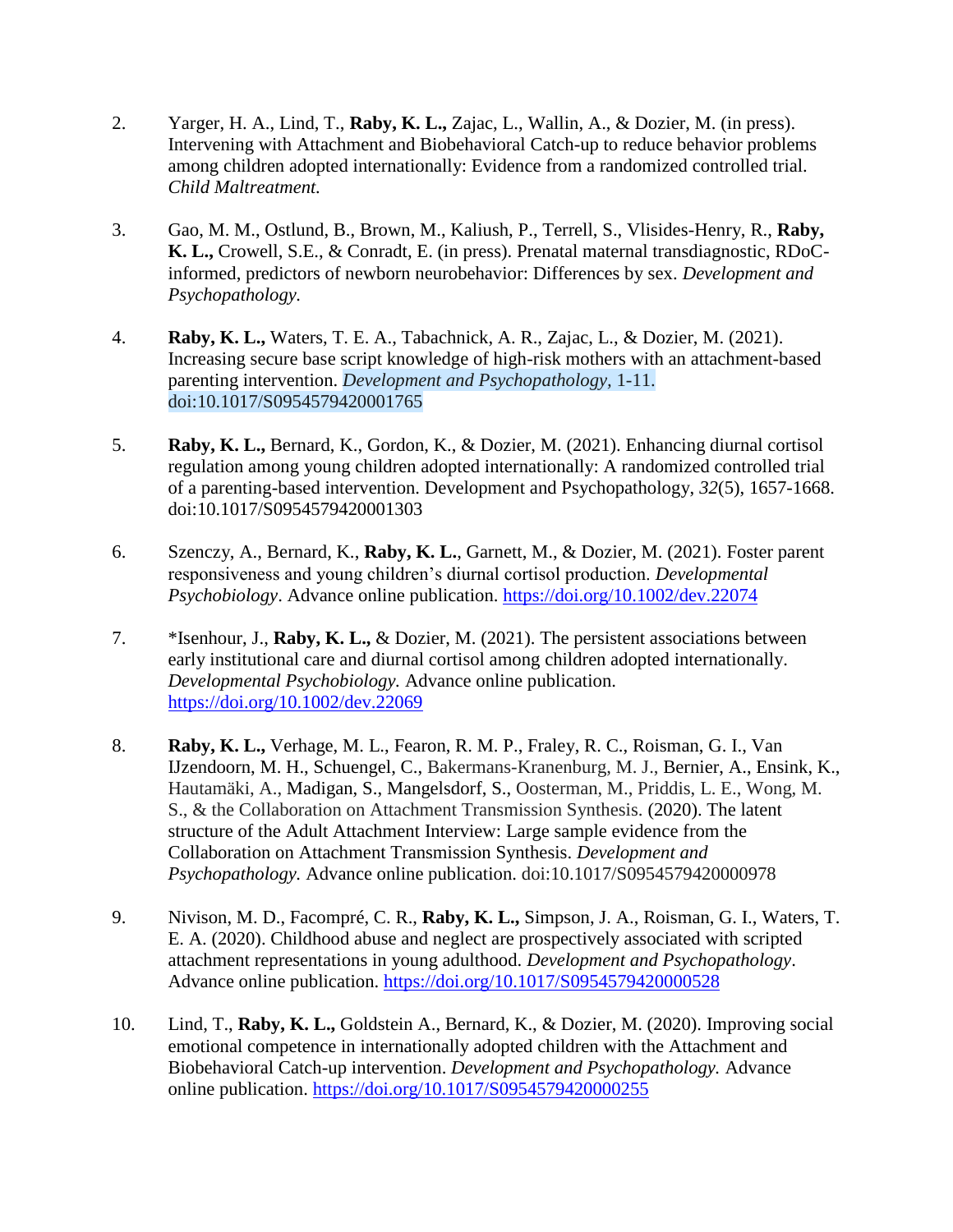- 11. Tabachnick, A. R., **Raby, K. L.,** Goldstein, A., Zajac, L., & Dozier, M. (2020). Attachment security in infancy predicts parasympathetic reactivity to frustration in middle childhood. *Attachment and Human Development.* Advance online publication. <https://doi.org/10.1080/14616734.2020.1741656>
- 12. Tabachnick, A. R., Moore**,** C., **Raby, K. L.,** Goldstein, A., Zajac, L., & Dozier, M. (2020). Respiratory sinus arrhythmia as a moderator of early maltreatment effects on later externalizing problems. *Development and Psychopathology.* Advance online publication. DOI:<https://doi.org/10.1017/S0954579420000152>
- 13. Verhage, M. L., Schuengel, C., Duschinksy, R., van IJzendoorn, M. H., Fearon, P. R. M., Madigan, S, Roisman, G. I., Bakermans-Kranenburg, M. J., & **The Collaboration on Attachment Transmission Synthesis** (2020). The collaboration of attachment transmission synthesis (CATS): A move to the level of individual participant data metaanalysis. *Current Directions in Psychological Science, 29,* 199–206. DOI: 10.1177/0963721420904967.
- 14. Zajac, L., **Raby, K. L.,** & Dozier, M. (2020). Sustained effects on attachment quality in middle childhood: Results from a randomized clinical trial of the Attachment and Biobehavioral Catch-Up (ABC) intervention. *Journal of Child Psychology and Psychiatry, 61*, 417-424. DOI: 10.1111/jcpp.13146
- 15. **Raby, K. L.,** Freedman, E., Yarger, H. A., Lind, T., & Dozier, M. (2019). Enhancing the language development of toddlers in foster care by promoting foster parents' sensitivity: Results from a randomized control trial. *Developmental Science, 22*, e12753. DOI: 10.1111/desc.12753
- 16. **Raby, K. L.,** Roisman, G. I., Labella, M. H., Martin, J., Fraley, R. C., & Simpson, J. A. (2019). The legacy of early abuse and neglect for social and academic competence from childhood to adulthood. *Child Development, 90*, 1456–1831. DOI: 10.1111/cdev.13033
- 17. Ostlund, B., Vlisides-Henry, R. D., Crowell, S. E., **Raby, K. L.,** Terrell, S., Brown, M., Tinajero, R., Shakiba, N., Monk, C., Shakib, J., Buchi, K. F., & Conradt, E. (2019). Intergenerational transmission of emotion dysregulation part II: Developmental origins of newborn neurobehavioral risk for psychopathology. *Development and Psychopathology, 31,* 833-846. DOI:10.1017/S0954579419000440
- 18. Tabachnick, A. R., **Raby, K. L.,** Goldstein, A., Zajac, L., & Dozier, M. (2019). Effects of an attachment-based intervention in infancy on children's autonomic regulation during middle childhood. *Biological Psychology, 143,* 22-31. <https://doi.org/10.1016/j.biopsycho.2019.01.006>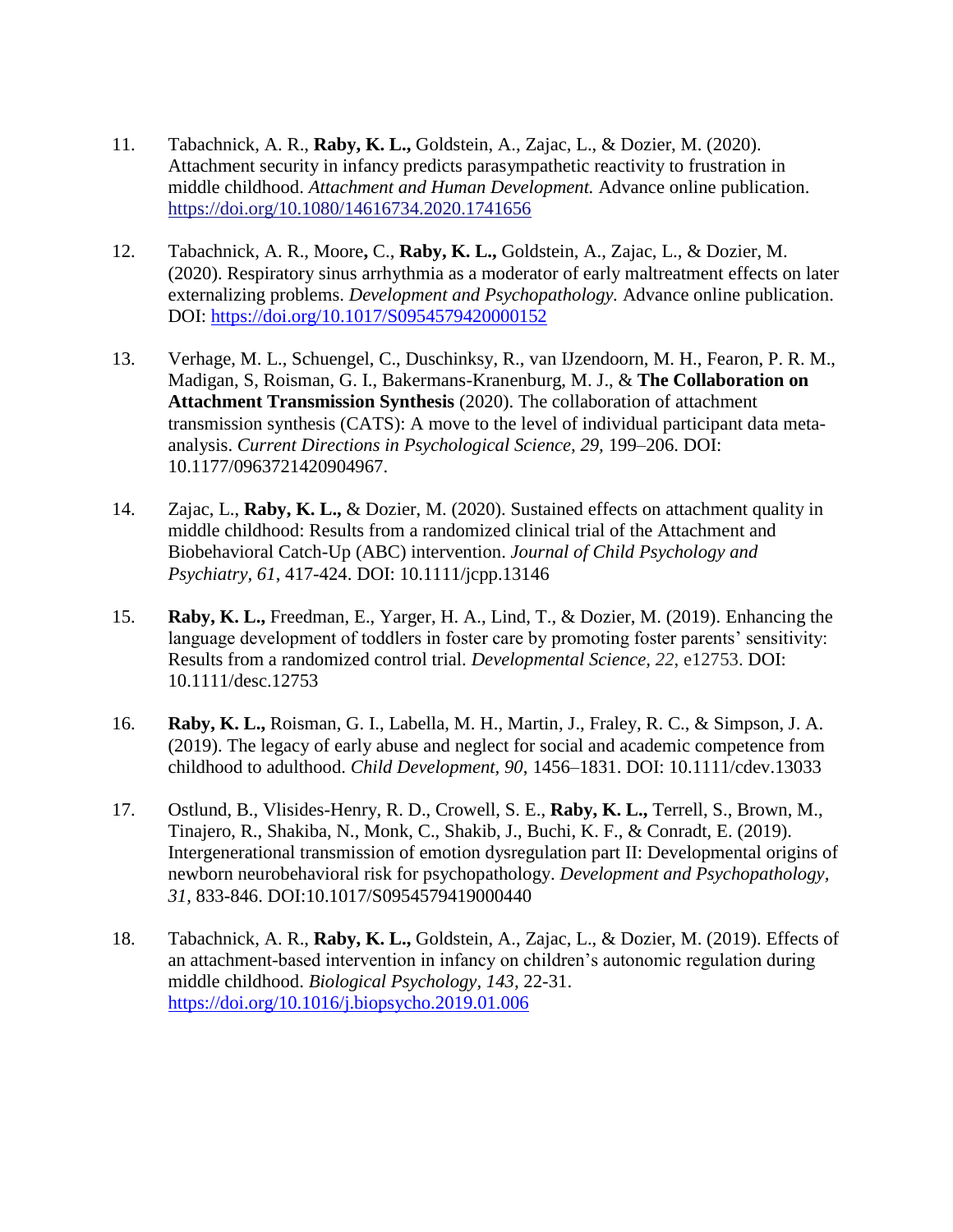- 19. Labella, M. H., **Raby, K. L.,** Martin, J., & Roisman, G. I. (2019). Romantic functioning mediates prospective associations between childhood abuse and neglect and parenting outcomes in adulthood. *Development and Psychopathology*, *31*, 95–111. <https://doi.org/10.1017/S095457941800158X>
- 20. Zajac, L., **Raby, K. L.,** & Dozier, M. (2019). Receptive language abilities of children placed in foster care and children who remained with birth parents after involvement with CPS. *Child Maltreatment*, *24*, 107–112.<https://doi.org/10.1177/1077559518808224>
- 21. Zajac, L., **Raby, K. L.,** & Dozier, M. (2019). Attachment state of mind and childhood experiences of maltreatment as predictors of sensitive care from infancy through middle childhood: Results from a longitudinal study of parents involved with Child Protective Services. *Development and Psychopathology*, *31*, 113–125. <https://doi.org/10.1017/S0954579418001554>
- 22. Waters, T. E. A., Köber, C., Raby, K. L., Habermas<sup>,</sup> T., & Fivush<sup>,</sup> R. (2019). Consistency and stability of narrative coherence: An examination of personal narrative as a domain of adult personality. *Journal of Personality, 87,* 151–162*.* DOI: 10.1111/jopy.12377
- 23. **Raby, K. L. &** Dozier, M. (2019). Attachment across the lifespan: Insights from adoptive families. *Current Opinion in Psychology, 25,* 81–85. DOI: 10.1016/j.copsyc.2018.03.011
- 24. Conradt, E., Adkins, D. E., Crowell, S. E., **Raby, K. L.,** Diamond, L., & Ellis, B. (2018). Incorporating epigenetic mechanisms to advance prenatal programming theories. *Development and Psychopathology*, *30*, 807-824. DOI: 10.1017/S0954579418000469
- 25. Waters, T. E. A., **Raby, K. L.,** Ruiz, S. K., Martin, J., & Roisman, G. I. (2018). Adult attachment representations and the quality of romantic and parent-child relationships: An examination of the unique contributions of coherence of discourse and secure base script knowledge. *Developmental Psychology, 54*, 2371–2381. <http://dx.doi.org/10.1037/dev0000607>
- 26. Verhage, M. L., Fearon, P. R. M., Schuengel, C., van IJzendoorn, M. H., Bakermans-Kranenburg, M. J., Madigan, S…. **The Collaboration on Attachment Transmission Synthesis.** (2018). Examining ecological constraints on the intergenerational transmission of attachment via individual participant data meta-analysis. *Child Development, 89,* 2023–2037. DOI: 10.1111/cdev.13085
- 27. DePasquale, C. E., **Raby, K. L.,** Hoye, J., & Dozier, M. (2018). Parenting predicts Strange Situation cortisol reactivity in children adopted internationally. *Psychoneuroendocrinology*, *89*, 86-91. DOI: 10.1016/j.psyneuen.2018.01.003
- 28. Martin, J., **Raby, K. L.,** Labella, M. H., & Roisman, G. I. (2017). Childhood abuse and neglect, adult attachment states of mind, and non-suicidal self-injury. *Attachment & Human Development*, *19*, 425-446. DOI: 10.1080/14616734.2017.1330832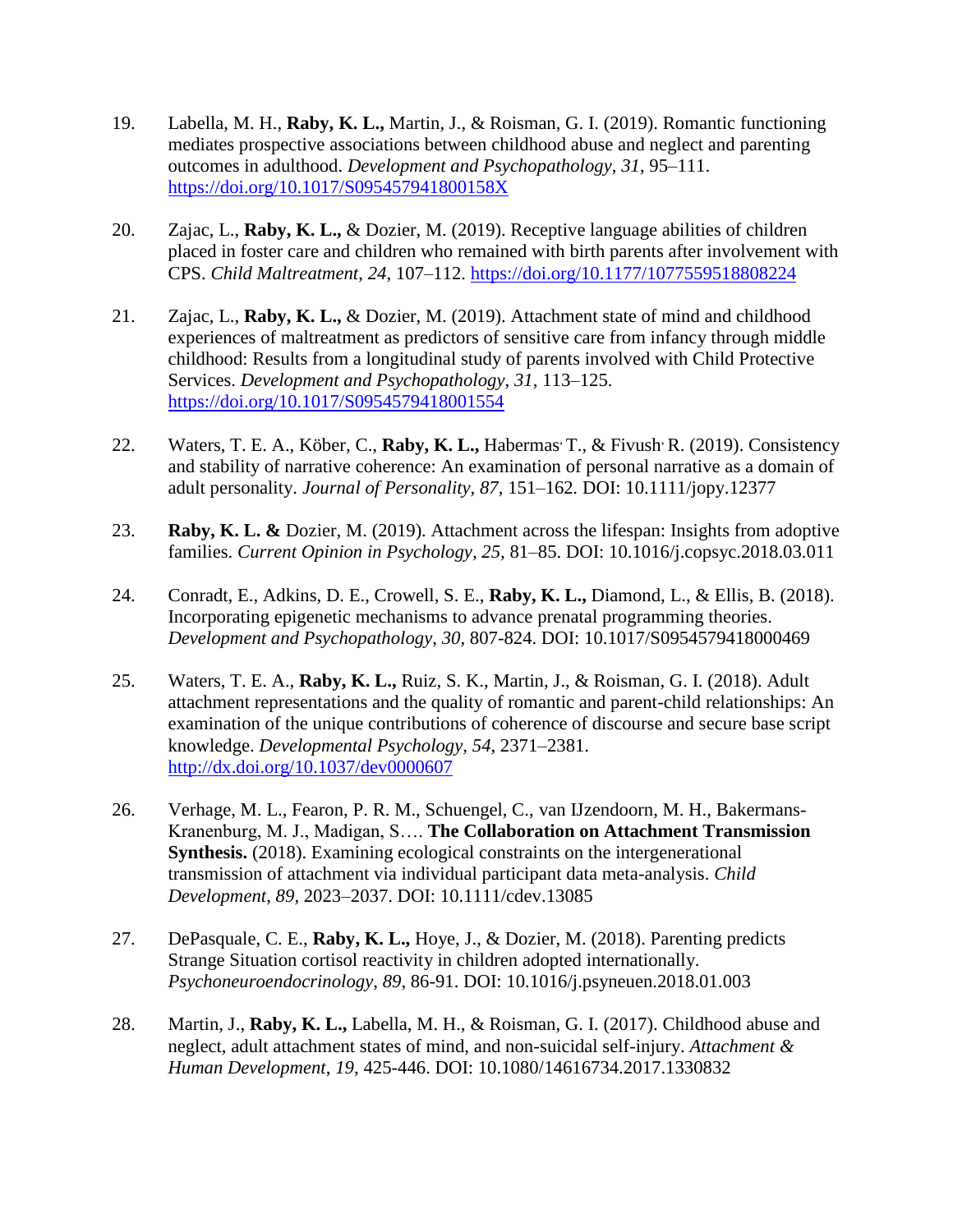- 29. Lind, T., **Raby, K. L.,** Carron, EB, Roben, C. K. P., & Dozier, M. (2017). Enhancing executive functioning among toddlers in foster care with an attachment-based intervention. *Development and Psychopathology*, *29*, 575-586. DOI: 10.1017/S0954579417000190
- 30. **Raby, K. L.,** Yarger, H. A., Lind, T., Fraley, R. C., Leerkes, E., & Dozier, M. (2017). Attachment states of mind among internationally adoptive and foster parents. *Development and Psychopathology*, *29*, 365-378. DOI: 10.1017/S0954579417000049
- 31. **Raby, K. L.,** Labella, M. H., Martin, J., Carlson, E. A., & Roisman, G. I. (2017). Childhood abuse and neglect and insecure attachment states of mind in adulthood: Prospective, longitudinal evidence from a high-risk sample. *Development and Psychopathology*, *29*, 347-363. DOI: 10.1017/S0954579417000037
- 32. Szepsenwol, O., Simpson, J. A., Griskevicius, V., & **Raby, K. L.** (2015). The effect of unpredictable early childhood environments on parenting in adulthood. *Journal of Personality and Social Psychology*, *109*, 1045-1067. DOI: [10.1037/pspi0000032](http://psycnet.apa.org/doi/10.1037/pspi0000032)
- 33. **Raby, K. L.,** Roisman, G. I., & Booth-LaForce, C. (2015). Genetic moderation of stability in attachment security from early childhood to age 18 years: A replication study. *Developmental Psychology, 51*, 1645-1649*.* DOI: 10.1037/dev0000053
- 34. **Raby, K. L.,** Steele, R. D., Carlson, E. A., & Sroufe, L. A. (2015). Continuities and changes in infant attachment patterns across two generations. *Attachment and Human Development*, *17*, 414-428*.* DOI: 10.1080/14616734.2015.1067824
- 35. **Raby, K. L.,** Roisman, G. I, Fraley, R. C., & Simpson, J. A. (2015). The enduring predictive significance of early maternal sensitivity: Social and academic competence through age 32 years. *Child Development*, *86*, 695-708. DOI: 10.1111/cdev.12325
- 36. **Raby, K. L.,** Roisman, G. I, Simpson, J. A., Collins, W. A., & Steele, R. D. (2015). Greater maternal insensitivity in childhood predicts greater electrodermal reactivity during conflict discussions with romantic partners in adulthood. *Psychological Science, 26*, 348-353. DOI: 10.1177/0956797614563340
- 37. Shlafer, R. J., **Raby, K. L.,** Lawler, J. M., Hesemeyer, P. S., & Roisman, G. I. (2015). Longitudinal associations between adult attachment states of mind and parenting quality. *Attachment and Human Development, 17*, 83-95. DOI: 10.1080/14616734.2014.962064
- 38. **Raby, K. L.,** Lawler, J. M., Shlafer, R. J., Hesemeyer, P. S., Collins, W. A., & Sroufe, L. A. (2015). The interpersonal antecedents of supportive parenting: A prospective, longitudinal study from infancy to adulthood. *Developmental Psychology, 51*, 115-123. DOI: http://dx.doi.org/10.1037/a0038336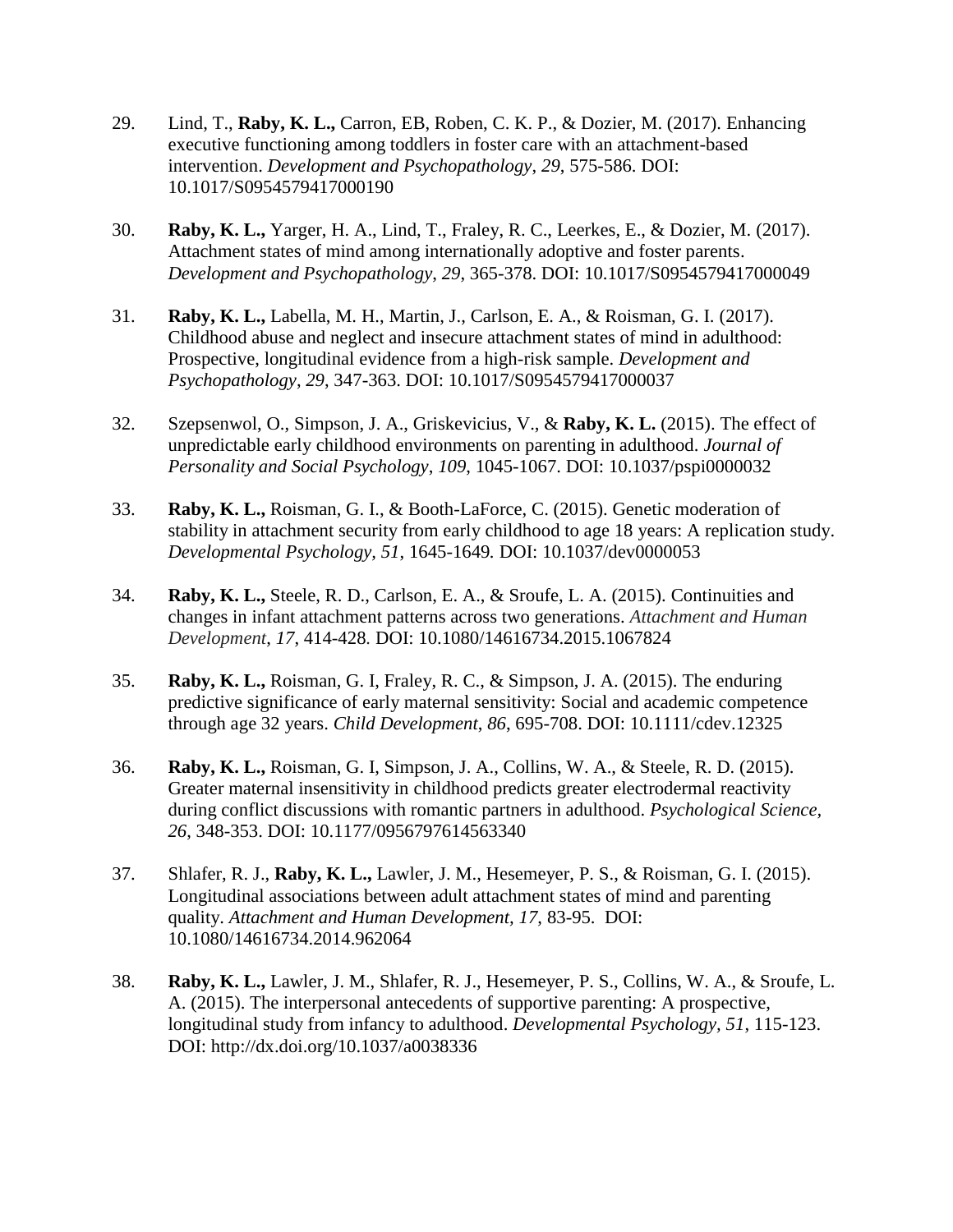- 39. **Raby, K. L.,** Cicchetti, D., Egeland, B., & Collins, W. A. (2013). Genetic contributions to continuity and change in attachment security: A prospective, longitudinal investigation from infancy to young adulthood. *Journal of Child Psychiatry and Psychology, 54*, 1223- 1230*.* DOI: 10.1111/jcpp.12093
- 40. Cutuli, J. J., **Raby, K. L.,** Cicchetti, D., Englund, M. M., & Egeland, B. (2013). Contributions of maltreatment and serotonin transporter genotype to depression in childhood, adolescence, and early adulthood. *Journal of Affective Disorders, 149,* 30-37. DOI: http://dx.doi.org/10.1016/j.jad.2012.08.011
- 41. **Raby, K. L.,** Cicchetti, D., Carlson, E. A., Cutuli, J. J., Englund, M. M., & Egeland, B. (2012). Genetic and caregiving-based contributions to infant attachment: Unique associations with distress reactivity and attachment security. *Psychological Science*, *23,* 1016-1023. DOI: 10.1177/0956797612438265

### **Book Chapters**

- 1. **Raby, K. L.,** Fraley, R. C., & Roisman, G. I. (in press). Categorical or dimensional measures of attachment? Insights from factor analytic and taxometric research. In R. A. Thompson, J. A. Simpson, and L. Berlin (Eds.), *Attachment: The fundamental questions*. New York: Guilford.
- 2. **Raby, K. L.,** & Dozier, M. (2019). Intervening early to promote the development of adopted and foster children. In H. D. Grotevant (Ed.), *The future of adoption.* University of Massachusetts Amherst. <https://www.umass.edu/ruddchair/sites/default/files/rudd.raby.et.al.pdf>
- 3. **Raby, K. L.,** & Roisman, G. I. (2018). Parenting, parent-child relationships and the development of aggression during childhood and adolescence. In T. Malti and K. H. Rubin (Eds.), *Handbook of child and adolescent aggression: Emergence, development, and intervention* (pp. 167-185). New York: Guilford.
- 4. Simpson, J. A., Collins, W. A., Farrell, A. K., & **Raby, K. L.** (2015). Attachment and relationships across time: An Organizational-Developmental perspective. In V. Zayas and C. Hazan (Eds.), *Bases of adult attachment: Linking brain, mind, and behavior* (pp. 61- 78). New York: Springer. DOI: 10.1007/978-1-4614-9622-9\_4
- 5. **Raby, K. L.,** & Roisman, G. I. (2013). Gene-environment interplay and risk and resilience during childhood. In R.E. Tremblay, M. Boivin, & R. DeV. Peters (Eds.), *Encyclopedia on early childhood development.* Montreal, Quebec: Centre of Excellence for Early Childhood Development and Strategic Knowledge Cluster on Early Child Development. [http://www.child-encyclopedia.com/documents/Raby-](http://www.child-encyclopedia.com/documents/Raby-RoismanANGxp1.pdf)[RoismanANGxp1.pdf](http://www.child-encyclopedia.com/documents/Raby-RoismanANGxp1.pdf)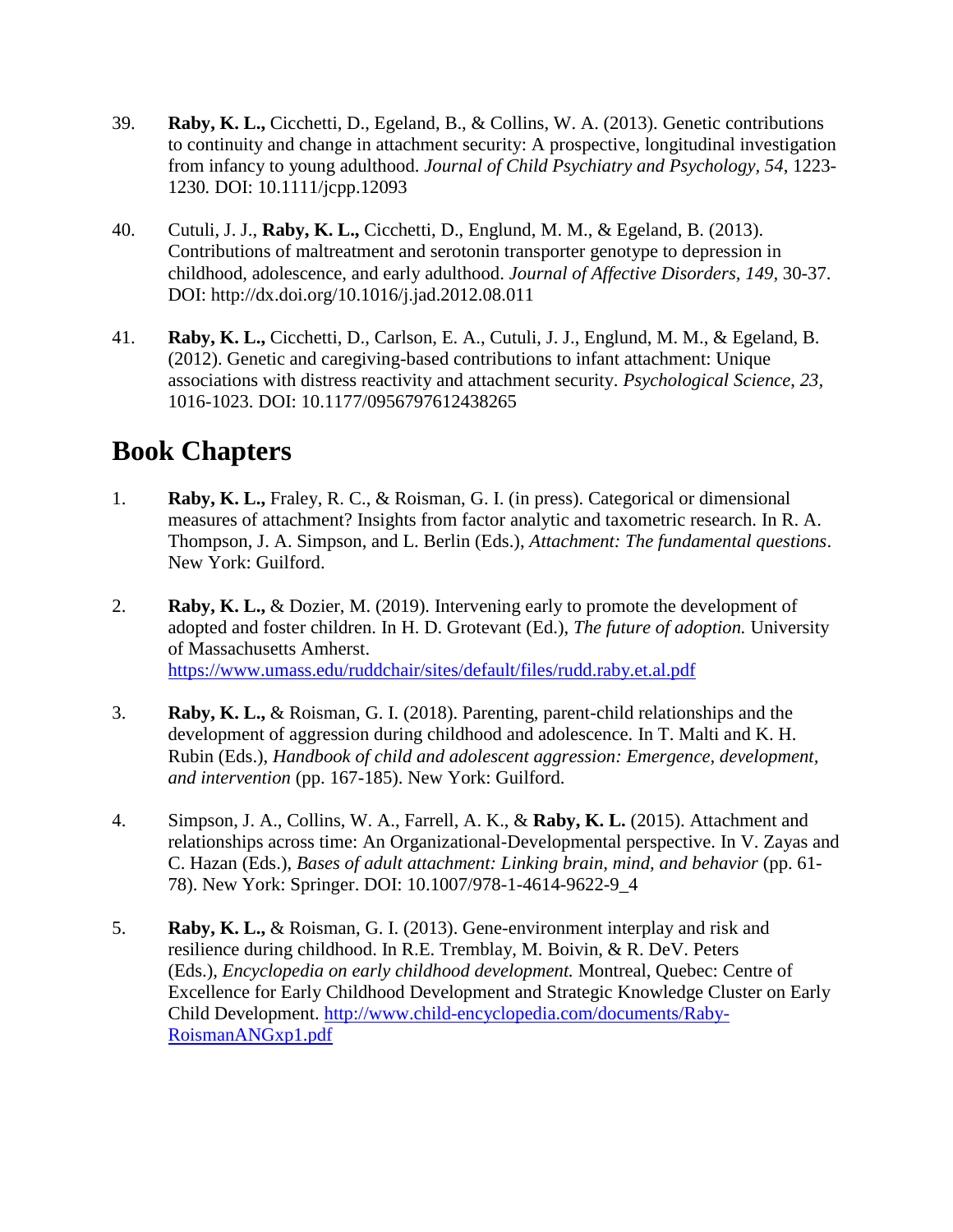6. Collins, W. A., **Raby, K. L.,** & Causadias, J. (2011). Transformations in close relationship networks: Parent-child relationships and their social extensions. In B. Laursen & W. A. Collins (Eds.), *Relationship pathways: From adolescence to young adulthood* (pp. 3-22). Thousand Oaks, CA: Sage.

## **Conference Presentations**

\*Denotes student as first author

- 1. Vlisides-Henry, R. D., Terrell, S., Santana, M. L., **Raby, K. L.,** Dorn, U., Gao, M., Kaliush, P. R., Smid, M., Conradt, E., Crowell, S. E. (2021, April 7–9). *Machine learning reveals that prior pregnancy experiences, race/ethnicity, and emotion dysregulation predict newborn health outcomes*. Flash talk paper presentation at the Society for Research in Child Development Virtual Biennial Meeting.
- 2. **Raby, K. L.**, Speck, B., Isenhour, J., Crowell, S. E., & Conradt, E. (2021, April). *The intergenerational consequences of childhood maltreatment: Secure base script knowledge as a mediator*. Paper presented at the virtual biennial meeting of the Society for Research in Child Development.
- 3. \*Speck, B., Conradt, E., Crowell, S. E., & **Raby, K. L.** (2021, April). *Pregnant women's emotional responses to infant cry stimulus predict later parenting behaviors*. Poster presented at the virtual biennial meeting of the Society for Research in Child Development.
- 4. \*Speck, B., **Raby, K. L.,** Yarger, H., & Dozier, M. (2021, April). *Examining the intergenerational transmission of attachment among foster, internationally adoptive, lowrisk, and high-risk families.* Poster presented at the virtual biennial meeting of the Society for Research in Child Development.
- 5. Kaliush, P. R., Isenhour, J., Brown, M., Vlisides-Henry, R. D., Gao, M. M., **Raby, K. L.**, Conradt, E., & Crowell, S. E. (2021, April). *Parenting among women with and without SITB histories: A call for transdiagnostic perinatal healthcare*. Paper presented at the Society for Research in Child Development Virtual Biennial Meeting.
- 6. Yarger, H.A., Lind, T., **Raby, K.L.,** Zajac, L., & Dozier, M. (April, 2021). *Intervening with Attachment and Biobehavioral Catch-up to reduce behavior problems among children adopted internationally: Evidence from a randomized controlled trial.* Paper presented at the Society for Research in Child Development Virtual Biennial Meeting.
- 7. Gao, M., Kaliush, P. R., Brown, M., Shakiba, N., **Raby, K. L.,** Conradt, E., & Crowell, S. E. (2021, April 7-9). *Maternal postnatal, but not prenatal, emotion dysregulation predicted infant respiratory arrhythmia responses*. Poster presented at the Society for Research in Child Development Virtual Biennial Meeting.
- 8. Ostlund, B. D., **Raby, K. L.,** Williams, L., Crowell, S. E., Conradt, E., & Drew, T. (2021, April 7-9). Linking prenatal maternal distress and infant neural noise to problem behavior in toddlerhood. In M. Camerota (Chair), *Prenatal distress and neurobehavior in infancy*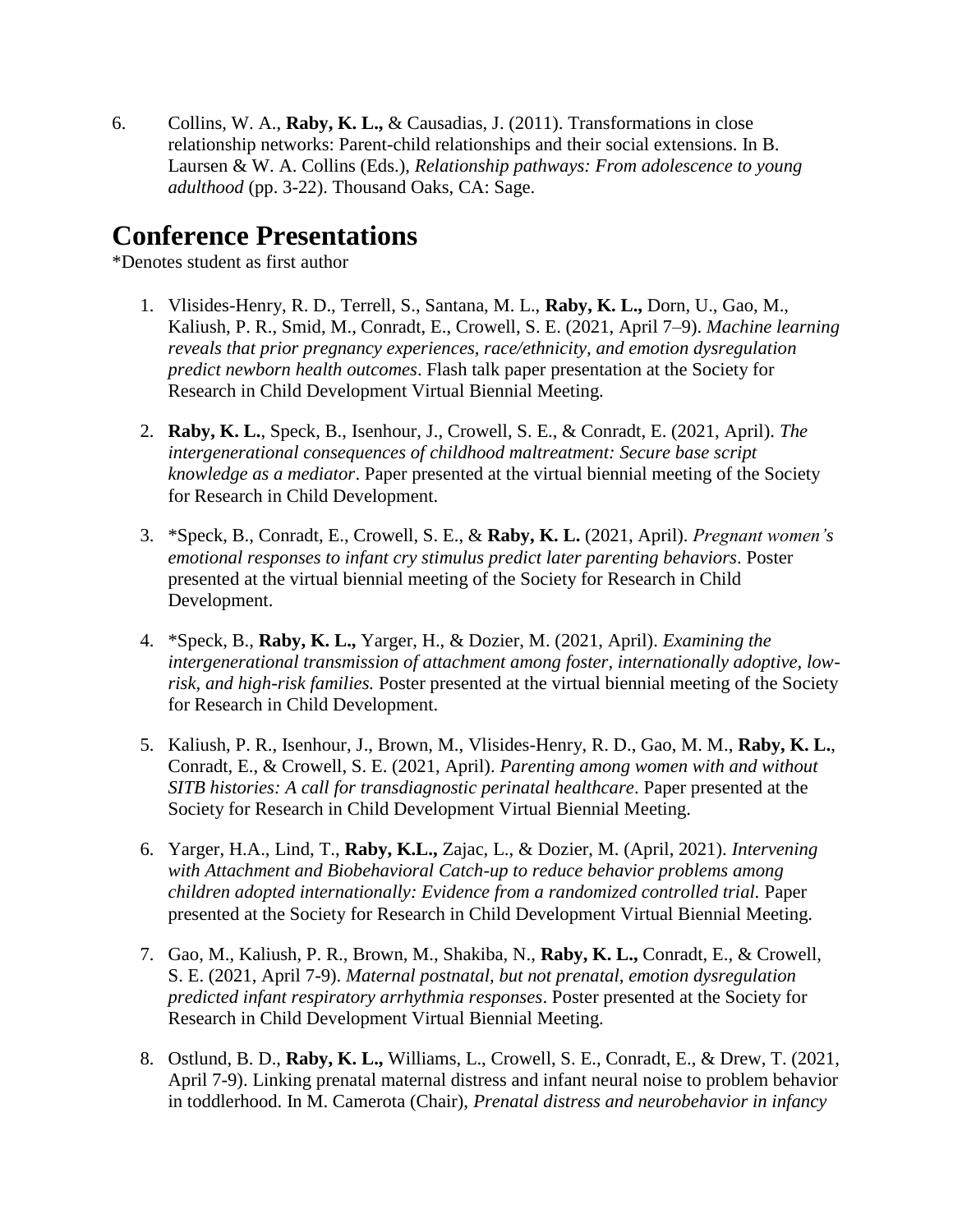*and early childhood: Testing putative biological mechanisms. Paper presented at the virtual* biennial meeting of the Society for Research in Child Development.

- 9. Brown, M. A., Gao, M., Santana, M. L., Neff, D., Vlisides-Henry, R. D., Tao, M., Crowell, S. E., **Raby, K. L.,** Conradt, E. (2021, April). *Emotionally dysregulated mothers give birth earlier and receive less social support over time during coronavirus pandemic. Poster presented at the v*irtual biennial meeting of the Society for Research in Child Development.
- 10. Shakiba, N., Crowell, S. E., **Raby, K. L**., Ostlund, B. D., Terrell, S. T., Brown, M., Kaliush P. R., Vlisides-Henry, R. D., Speck., B., Neff., D., & Conradt, E. (2021). *Testing competing models of the intergenerational transmission of emotion Dysregulation.* In. K. Rudd and N. Bush (Co-chairs), A multisystem perspective for understanding the role of physiological regulation in child development. Paper presentation at the virtual biennial meeting of the Society for Research in Child Development.
- 11. Speck, S., Brown, M., Gao, M., Kaliush, P. S., Shakiba, N., Conradt, E., Crowell, S. E., & **Raby, K. L.** (2020, October). *Maternal and infant autonomic responses to the Still-Face Paradigm.* Poster presentation at the annual meetings of the International Society for Developmental Psychobiology
- 12. **Raby, K. L. &** Shakiba, N. (2020, July). *Infant attachment and cortisol reactivity to the Strange Situation among children adopted internationally.* Poster presentation at the International Congress of Infant Studies.
- 13. **Raby, K. L.,** Bernard, K., & Dozier, M. (2020, July). *Enhancing diurnal cortisol regulation for internationally adopted infants and young children with a parenting-based intervention.* Poster presentation at the International Congress of Infant Studies.
- 14. Kaliush, P. R., Brown, M., Crowell, S. E., Tinajero, R., **Raby, K. L.,** Williams, P. G., Ostlund, B. D., Terrell, S., Neff, D., & Conradt, E. (July 2020). *Prenatal predictors of infant and maternal sleep.* Poster presentation at the International Congress of Infant Studies.
- 15. Kaliuh, P. R., Conradt, E., **Raby, K. L.,** Neff, D., Vlisides-Henry, R. D., Terrell, S., & Crowell, S. E. (2020, June). *Mental health experiences and suicidal thoughts among pregnant women with histories of self-injurious behaviors*. Oral presentation at the International Society for the Study of Self-Injury Annual Conference. Vienna, AT.
- 16. Bakkum, L., Schuengel, C., Verhage, M. L., van IJzendoorn, M. H., Bakermans-Kranenburg, M. J., Oosterman, M., Madigan, S., Fearon, R. M. P., Roisman, G. I., **Raby, K. L.,** Pace, C. S., Behrens, K. Y., Duschinsky, R. (2020, July). *Zooming in on the transmission of adults' unresolved loss/abuse to infant disorganised attachment: A latent class analysis.* Poster presentation at The International Congress of Infant Studies.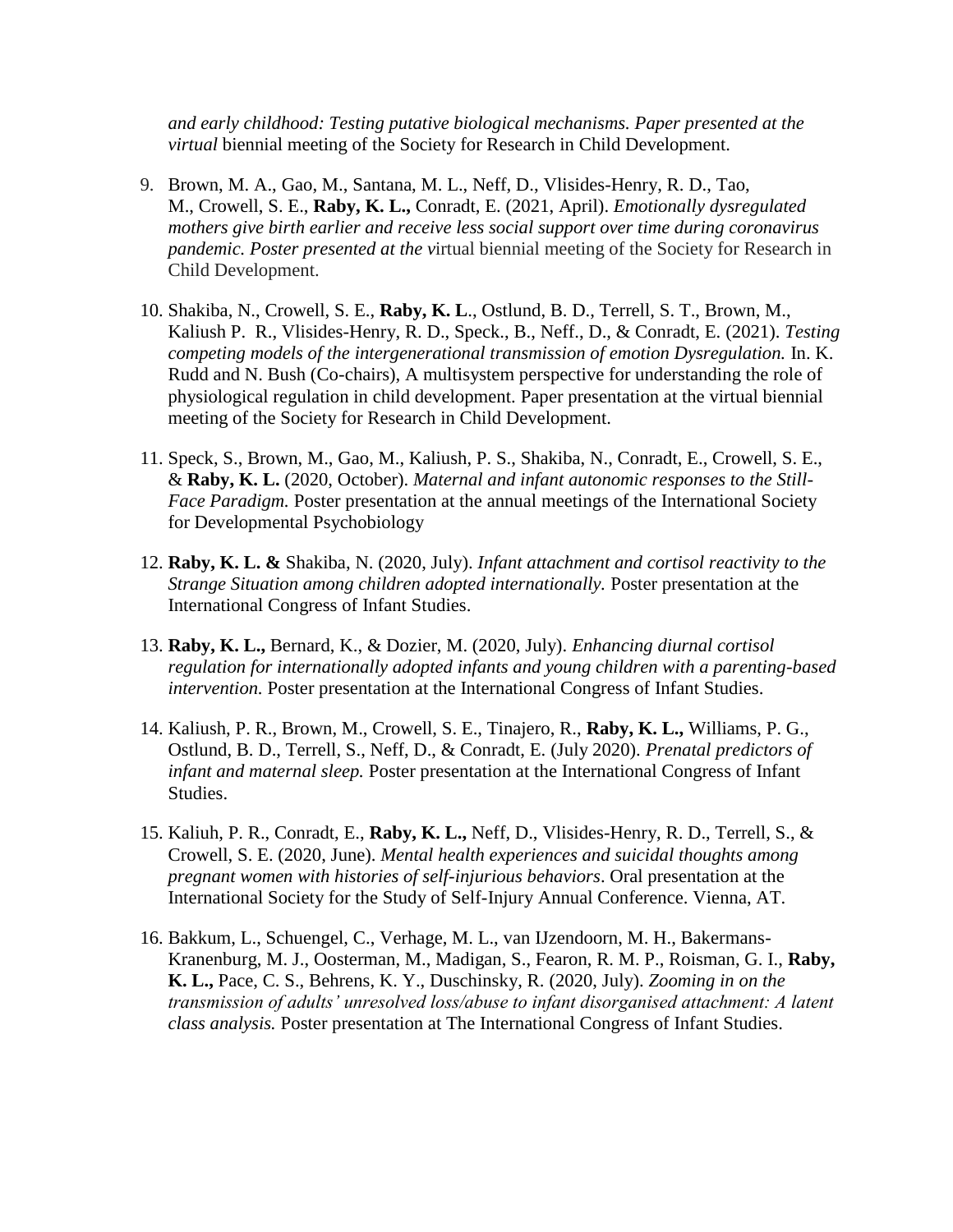- 17. **Raby, K. L.,** Waters, T. E. A., Tabachnick, A. R., Zajac, L., & Dozier, M. (2019, July). *Increasing secure base script knowledge of high-risk mothers with an attachment-based parenting intervention.* Paper presentation at the International Conference 2019, Vancouver, Canada.
- 18. Confair, R., Morano, C., Haly, M., Castillo, O., Ashiedu, A., Ruglio, D., Gorowara, S., **Raby, K. L., D**ozier, M., Golinkoff, R. M., Hirsh-Pasek, K. (2019, May). *Talking with toddlers: Conversational turns in foster families after a parental responsivity intervention.* Poster presented at the annual meeting of the Association for Psychological Science, Washington, D.C.
- 19. **Raby, K. L.,** Verhage, M. L., Fearon, R. M. P., Fraley, R. C., Roisman, G. I., Van IJzendoorn,…The Collaboration on Attachment Transmission Synthesis. (2019, March). T*he latent structure of the Adult Attachment Interview: Large sample evidence from the Collaboration on Attachment Transmission Synthesis.* Paper presentation at the biennial meeting of the Society for Research in Child Development, Baltimore, M. D.
- 20. \*Isenhour, J., **Raby, K. L.,** & Dozier, M. (2019, March). *The enduring effects of early institutionalization on the diurnal cortisol regulation of internationally adopted children.*  Poster presentation at the biennial meeting of the Society for Research in Child Development, Baltimore, M. D.
- 21. Tabachnick, A. R., **Raby, K. L.,** Goldstein, A., Zajac, L., & Dozier, M. (2019, March). *Caregiving origins of autonomic regulation in middle childhood.* Paper presentation at the biennial meeting of the Society for Research in Child Development, Baltimore, M. D.
- 22. Zajac, L., **Raby, K. L.,** & Dozier, M. (2019, March). *Sustained effects on attachment quality in middle childhood: Results from a randomized clinical trial of the Attachment and Biobehavioral Catch-Up (ABC) intervention.* Paper presentation at the biennial meeting of the Society for Research in Child Development, Baltimore, M. D.
- 23. Tabachnick, A. R., Moore, C., **Raby, K. L.,** Goldstein, A., Zajac, L., & Dozier, M. (2019, March). *Respiratory sinus arrhythmia interacts with risk exposure to predict externalizing problems in middle childhood.* Poster presentation at the biennial meeting of the Society for Research in Child Development, Baltimore, MD.
- 24. Labella, M. H., **Raby, K. L.,** Martin, J., & Roisman, G. I. (2019, March). *Romantic functioning mediates prospective associations between childhood abuse and neglect and parenting outcomes in adulthood.* In M. H. Labella (Chair), Intergenerational continuity in adverse caregiving: Magnitude and mechanisms of effects. Symposium conducted at the International Convention of Psychological Science, Paris, France.
- 25. \*May, A. & Raby, K. L. (2019, March). *Intergenerational transmission of attachment in internationally adopted families.* Poster presentation at the annual meeting of the Rocky Mountain Psychological Association, Denver, CO.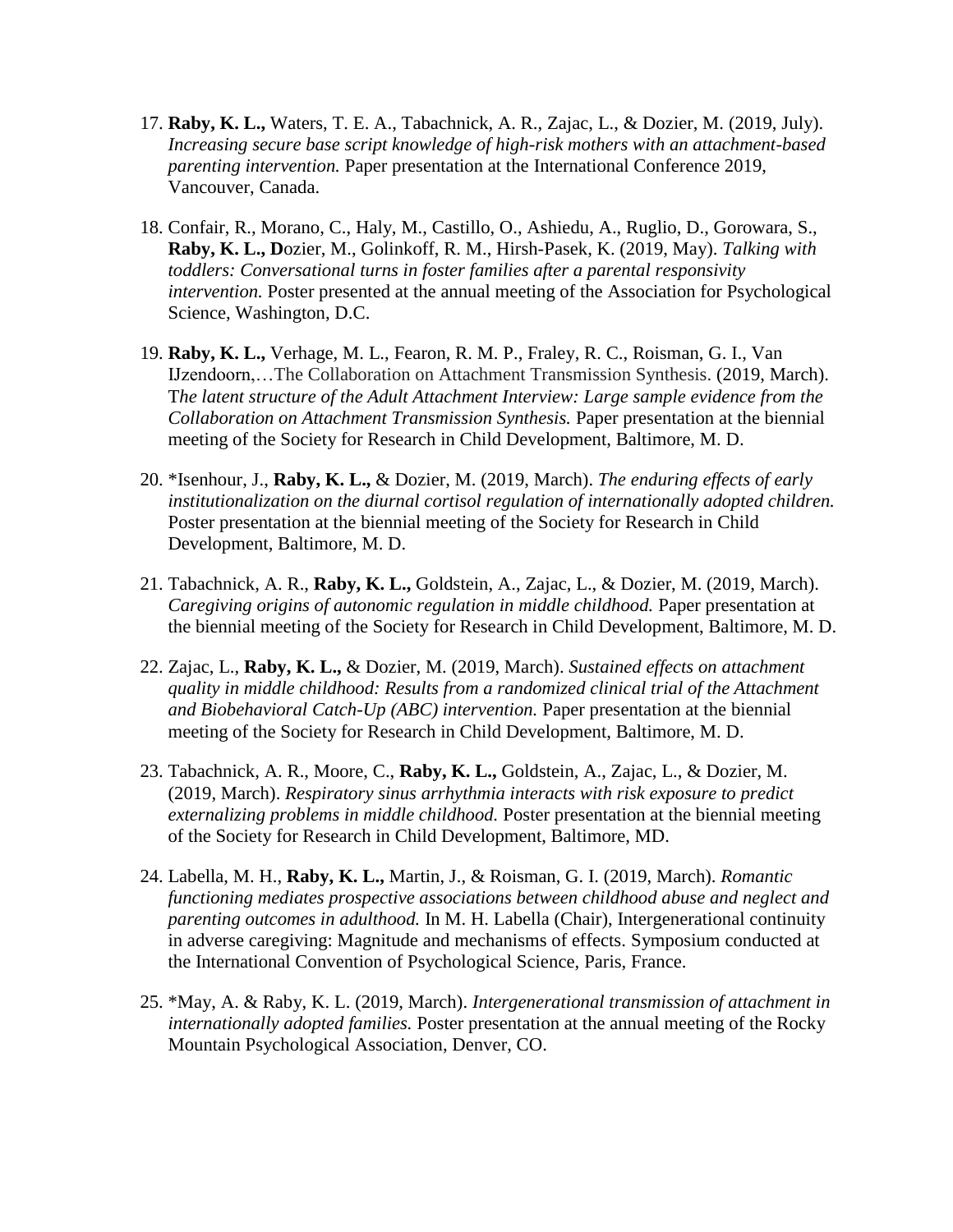- 26. \*Isenhour, J., Carvalho Pereira, J., Dozier, M., & **Raby, K. L.** (2018). *Associations between early institutionalization and diurnal cortisol regulation within internationally adopted children.* Poster presentation at the annual meeting of the Rocky Mountain Psychological Association, Denver, CO.
- 27. \*Robe, R., Swenson, N., Caron, Z., May, A., & **Raby, K. L.** (2018). *Association between secure base script knowledge and caregiving behaviors of high-risk parents.* Poster presentation at the annual meeting of the Rocky Mountain Psychological Association, Denver, CO.
- 28. **Raby, K. L.,** & Dozier, M. (2018). *Promoting attachment security among internationally adopted children with histories of early adversity.* Paper presentation at the International Conference on Adoption Research, Montreal, Que.
- 29. Szency, A., Bernard, K., **Raby, K. L.,** Garnett, M., & Dozier, M. (2018). *Foster parent sensitivity and young children's diurnal cortisol rhythms.* Poster presentation at the annual meeting of the International Society for Developmental Psychobiology, San Diego, CA.
- 30. Tabachnick, A. R., **Raby, K. L.**, Goldstein, A., Zajac, L., & Dozier, M. (2018). *Parenting intervention in infancy affects stress response systems in middle childhood.*  Paper presentation at the annual meeting of the Society for Prevention Research, Washington, D.C.
- 31. Tabachnick, A. R., **Raby, K. L.,** Goldstein, A., Zajac, L., Moore, C., & Dozier, M. (2018). *Attachment security in infancy predicts respiratory sinus arrhythmia for Child Protective Services-referred children in middle childhood.* Poster presentation at the 2018 annual meeting of the Society for Psychophysiological Research, Quebec City, Canada.
- 32. **Raby, K. L.,** & Roisman, G. I. (2017). *New insights and questions regarding the intergenerational transmission of attachment.* In C Schuengel (Chair), Individual participant data synthesis of attachment transmission: Unlocking new questions and findings. Paper presentation at the biennial meeting of the Society for Research in Child Development, Austin, TX.
- 33. **Raby, K. L.,** Zajac, L., Lind, T., Freedman, E., Sanders, M., & Dozier, M. (2017). *The significance of responsive parenting for language development and behavior problems among children adopted internationally.* In K. Koss and J. Lawler (Co-chairs), The role of parenting in ameliorating the impact of early life stress on children's behavioral and biological functioning. Paper presentation at the biennial meeting of the Society for Research in Child Development, Austin, TX.
- 34. Yarger, H., Lind, T. L., **Raby, K. L.,** & Dozier, M. (2017). I*ndiscriminately friendly behavior mediates the association between pre-adoptive risk and later disruptive behavior.* In M. Dozier (Chair), Adversity and its consequences for child adaptation. Paper presentation at the biennial meeting of the Society for Research in Child Development, Austin, TX.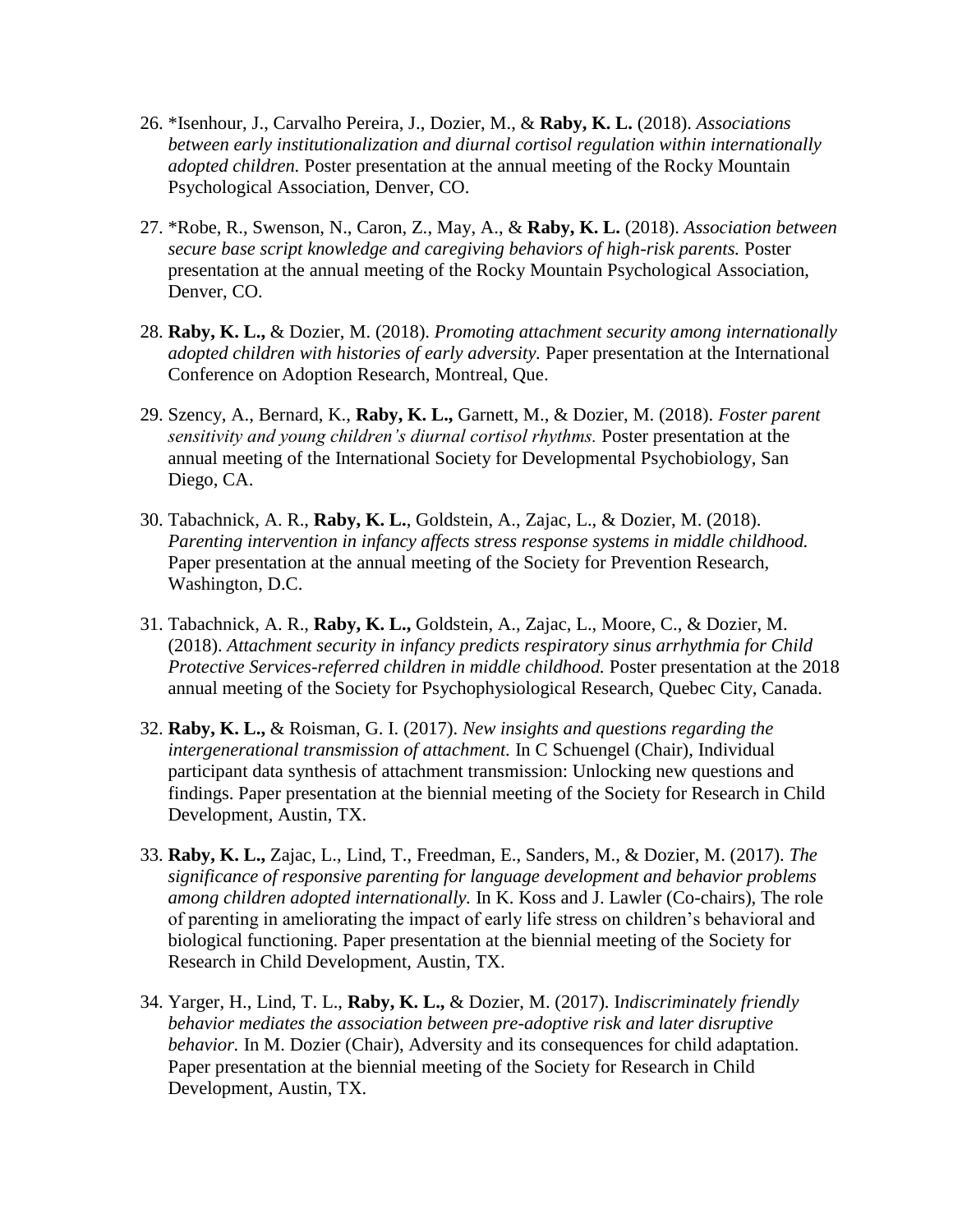- 35. Dozier, M., Lind, T., **Raby, K. L.,** & Caron, E. B. (2017). *Implementing an attachmentbased intervention for toddlers in a community setting: Effects on inhibitory control.* In L. Berlin (Chair), Community implementation of attachment-based interventions: New frontiers. Paper presentation at the biennial meeting of the Society for Research in Child Development, Austin, TX.
- 36. **Raby, K. L.,** Bernard, K., DePasquale, C. E., Hoye, J., & Dozier, M. (2017). *Early social deprivation and the diurnal cortisol regulation of children adopted internationally.*  Poster presentation at the annual meeting of the International Society for Developmental Psychobiology, Washington, DC.
- 37. Zajac, L., **Raby, K. L.,** Freedman, E., & Dozier, M. (2017). *Receptive language differences for children who stayed with birth parents and children placed in foster care after CPS involvement.* Poster presentation at the biennial meeting of the Society for Research in Child Development, Austin, TX.
- 38. DePasquale, C. E., **Raby, K. L.,** & Dozier, M. (2017). *Effects of an attachment-based intervention on cortisol production during the Strange Situation among children adopted internationally.* Poster presentation at the biennial meeting of the Society for Research in Child Development, Austin, TX.
- 39. Lo, A., Lind, T., Zuccarelli, C., **Raby, K. L.,** & Dozier, M. (2016). *The implications of inhibitory control for indiscriminate friendliness among internationally adopted children.*  Poster presentation at the International Conference on Adoption Research, Auckland, New Zealand.
- 40. **Raby, K. L.,** Roisman, G. I, Simpson, J. A., Collins, W. A., & Steele, R. D. (2015). *Maternal insensitivity in childhood predicts greater electrodermal reactivity during conflict discussions with adult romantic partners.* In A. Bernier and A. Bouvette-Turcot (Co-chairs), Biological substrates and implications of caregiving relationships: An incursion into the nervous system, genes, and the brain. Paper presentation at the biennial meeting of the Society for Research in Child Development, Philadelphia, PA.
- 41. **Raby, K. L.,** Steele, R. D., Carlson, E. A., & Sroufe, L. A. (2015). *The intergenerational transmission of infant attachment patterns across two generations.* In C. Schuengel and M. Verhage (Co-chairs), Rethinking the intergenerational transmission of attachment: Meta-analytic findings and new perspectives. Paper presentation at the biennial meeting of the Society for Research in Child Development, Philadelphia, PA.
- 42. Meyer, L. M., **Raby, K. L.,** Englund, M. M., & Collins, W. A. (2014). *The significance of adolescent dating experiences for competence in adult romantic relationships.* Poster presentation at the biennial meeting of the Society for Research in Adolescence, Austin, TX.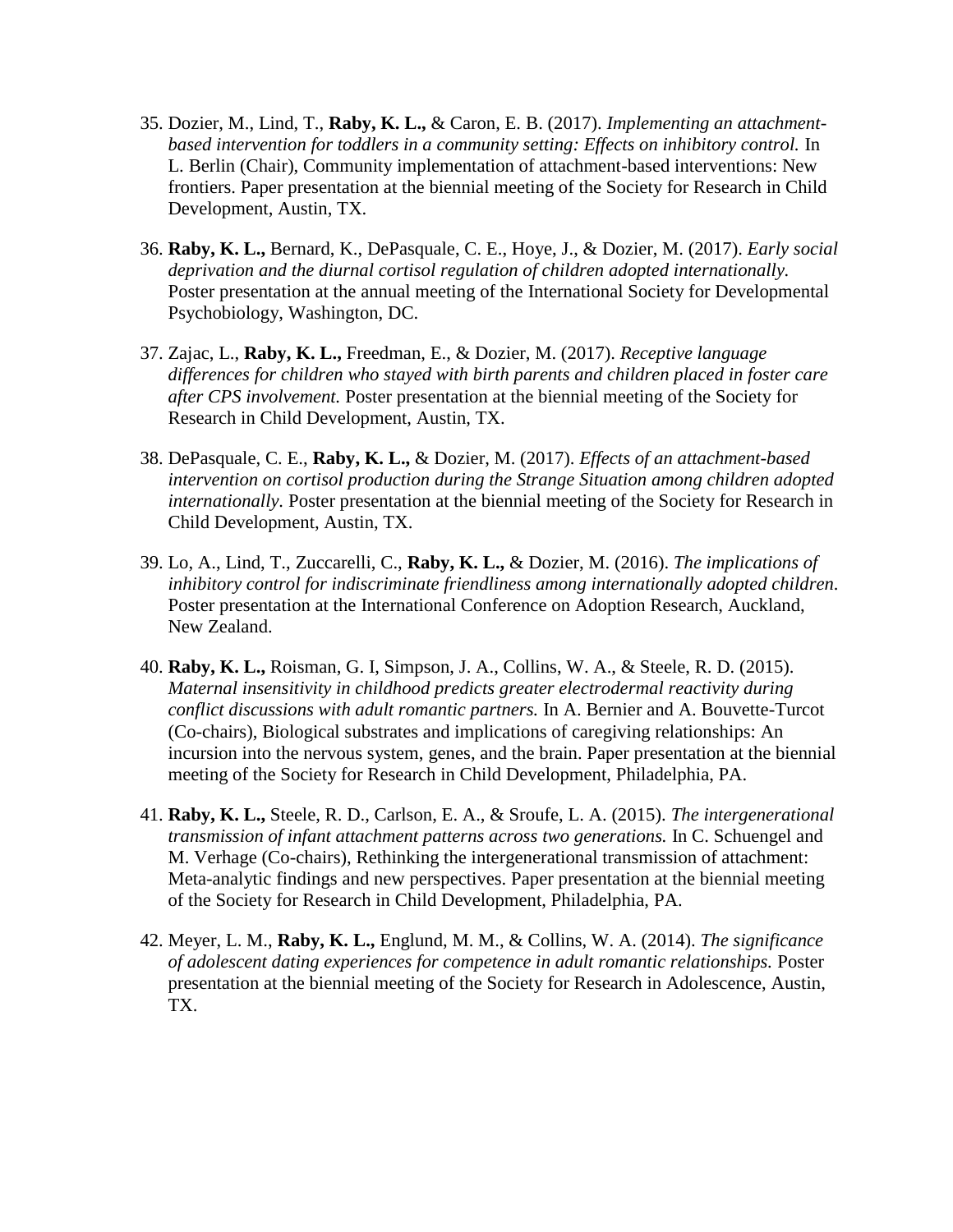- 43. **Raby, K. L.,** Labella, M., Egeland, B., & Sroufe, L. A. (2014). *Relationships as sources of risk and resilience in the development of parenting: Findings from the Minnesota Longitudinal Study of Risk and Adaptation.* In V. C. McLoyd and D. Teti (Co-chairs), Symposium on Resilient Parenting. Invited symposium at the SRCD Special Topic Meeting: New Conceptualizations in the Study of Parenting-At-Risk, San Diego, CA.
- 44. **Raby, K. L.,** Cicchetti, D., Carlson, E. A., & Egeland, B. (2013). *Genetic contributions to attachment processes across the life course: Findings from the Minnesota Longitudinal Study of Risk and Adaptation.* In K. L. Raby (Chair), Gene-environment interplay and attachment quality across the life course. Paper presentation at the biennial meeting of the Society for Research in Child Development, Seattle, WA.
- 45. Monn, A., **Raby, K. L.,** Cicchetti, D., & Egeland, B. (2013). T*he relationship between dopaminergic genetic variation, adult attention problems, and parenting in the context of adult life stress: A moderated-mediation model.* In A. Monn (Chair), Understanding the role of parent executive function skills in family outcomes: The importance of a multiple levels of analysis approach. Paper presentation at the biennial meeting of the Society for Research in Child Development, Seattle, WA.
- 46. **Raby, K. L.,** Narayan, A. J., & Englund, M. M. (2012). *Transactional models of parental sensitivity, dysfunctional discipline, and children's behaviors from infancy to childhood.* In A. Narayan (Chair), Transactional models of parent-child influence from infancy into early childhood. Paper presentation at the biennial meeting of the International Society on Infant Studies, Minneapolis, MN.
- 47. **Raby, K. L.,** Spiers, M., Hunter, E., & Palmer, S. A. (2012). *The uniqueness of fatherinfant triadic interactions: Contributions from parent and infant characteristics.* Poster presentation to the American Psychological Society, Chicago, IL.
- 48. **Raby, K. L.,** Hesemeyer, P. S., Shlafer, R. J., Lawler, J., & Collins, W. A. (2012). *Late adolescent romantic relationships as a mediator of the intergenerational transmission of parenting quality.* Poster presentation at the biennial meeting of the Society for Research in Adolescence, Vancouver, BC.
- 49. **Raby, K. L.** & Collins, W. A. (2012). *Earned-security from adolescence to early adulthood.* Poster presentation at the biennial meeting of the Society for Research in Adolescence, Vancouver, BC.
- 50. Bobo, M., **Raby, K. L.,** & Collins, W. A. (2012). *Parenting during toddlerhood and adolescence as predictors of the timing of the transition to parenthood.* Poster presentation at the biennial meeting of the Society for Research in Adolescence, Vancouver, BC.
- 51. Bobo, M., **Raby, K. L.,** & Collins, W. A. (2011). *Becoming a parent: Developmental pathways to the timing of the transition to parenthood.* Presentation to the National Ronald E. McNair Research Symposium, University of Michigan, Ann Arbor, MI.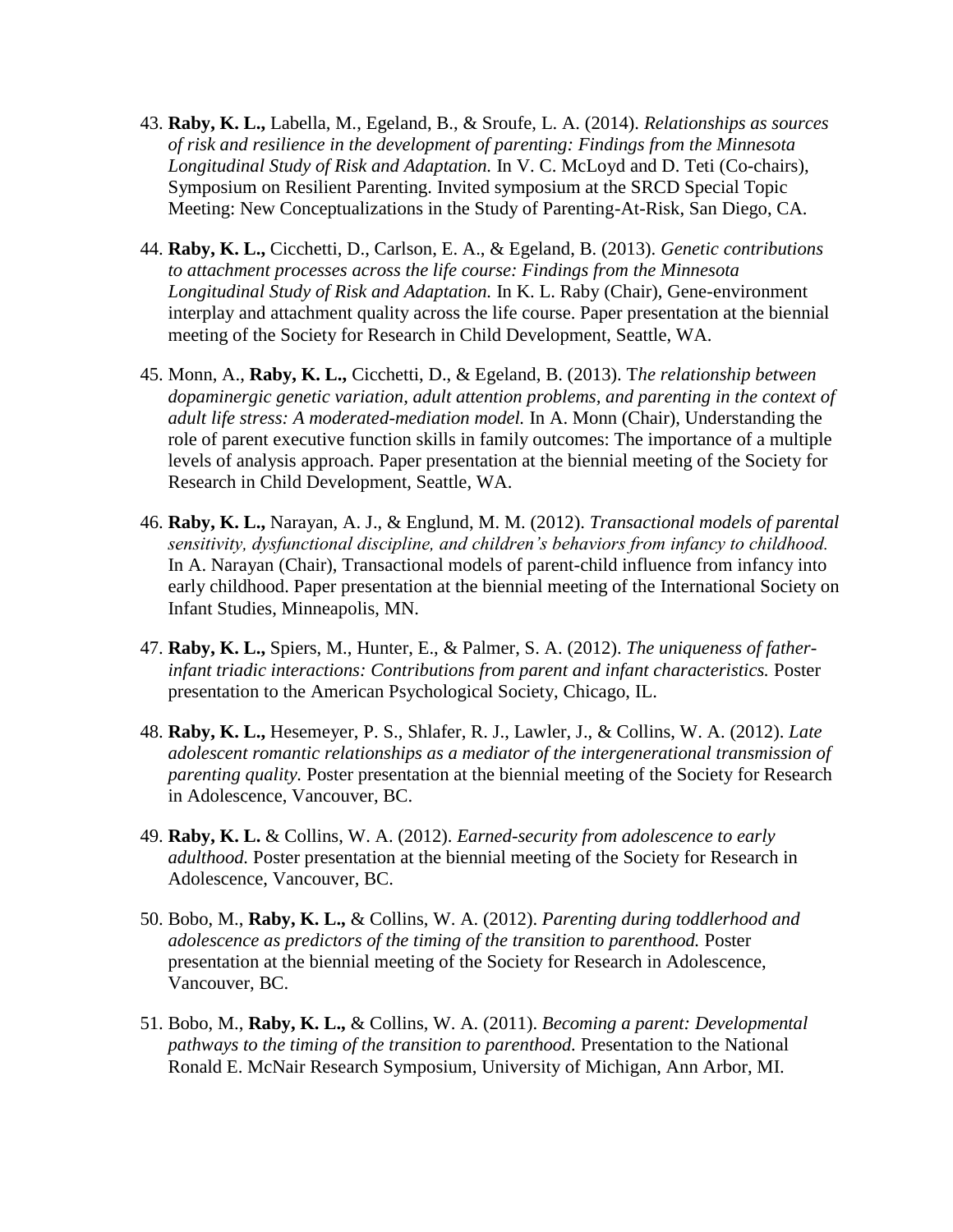- 52. **Raby, K. L.,** O'Gara, J., & Palmer, S. A. (2011). *Parent-infant relationships within the family system: Fluctuations across dyadic and triadic social interactions.* Poster presentation at the biennial meeting of the Society for Research in Child Development, Montreal, QC.
- 53. Shlafer, R. J., Englund, M. M., **Raby, K. L.,** & Hesemeyer, P. S. (2010). *Negative parenting and substance use as predictors of criminal offending.* Poster presentation at the biennial meeting of the Society for Research in Adolescence, Philadelphia, PA.
- 54. **Raby, K. L.,** & Palmer, S. A. (2009). *Measuring parent-infant mutual responsiveness in dyadic and triadic play interactions*. Poster presentation at the biennial meeting of the Society for Research in Child Development, Denver, CO.
- 55. Goedde, J., Grant, J., **Raby, K. L.,** Layne, B., & Shaffer, F. (2008). *A reevaluation of the web dorsum for monitoring hand temperature.* Poster presentation to the Association of Applied Psychophysiology and Biofeedback, Daytona, FL.
- 56. Kabins, A., Goedde, J., Grant, J., **Raby, K. L.,** Layne, B., & Shaffer, F. (2008). *Brief coaching increases inhalation volume.* Paper and poster presentation at the annual meeting of the Association of Applied Psychophysiology and Biofeedback, Daytona, FL.
- 57. **Raby, K. L.,** Kabins, A., & Breault, M. (2008). *Effect of feedback type and need for achievement on test performance.* Poster presentation to the Psi Chi Midwestern Region annual meeting, Chicago, IL.

### **Invited Talks**

- 1. Raby, K. L. & Speck, B. (November, 2019). Utah Adoptive Parents' Perspectives on Openness in Adoptions. Invited talk at United for Adoption Conference 2019. Salt Lake City, UT.
- 2. Panel member for "Raising our Babies: The Most Important Job in the World." University of Utah, March, 2017.
- 3. Raby, K. L. (2017). Overcoming the consequences of neglect with the Attachment and Biobehavioral Catch-up intervention. Invited talk at Children's Center's eighteenth annual "Bridging the Gap" conference. Salt Lake City, UT.
- 4. Raby, K. L. (2015). The predictive significance of early parent-child experiences for social and cognitive functioning across the life-course. Invited talk at the Department of Psychology, Rutgers University, Camden.

### **Teaching Experiences**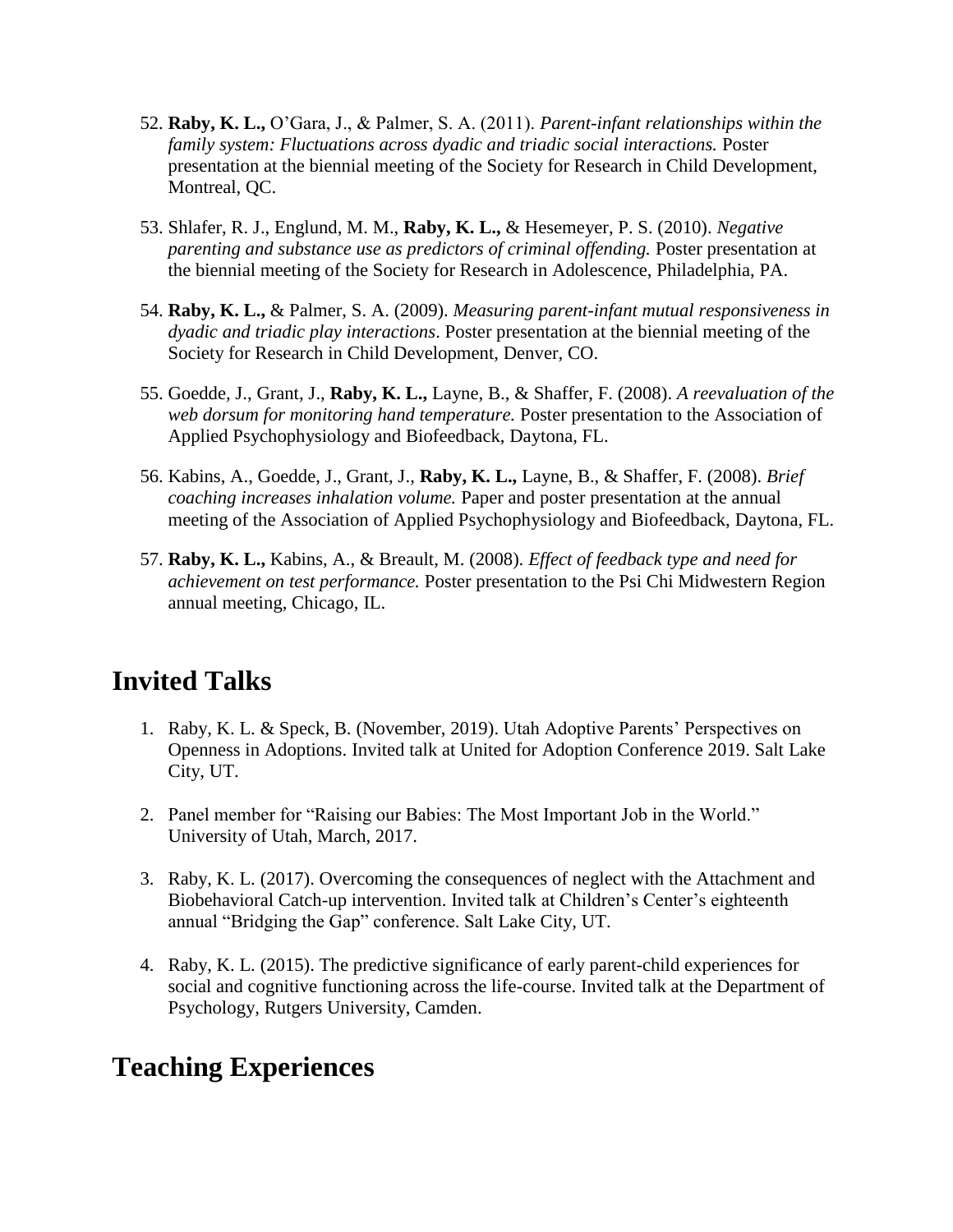| <b>Graduate Courses</b>      | Seminar on Attachment Theory and Research, Social Development |
|------------------------------|---------------------------------------------------------------|
| <b>Undergraduate Courses</b> | Social Development, General Psychology                        |

## **Professional Service**

#### **Ad hoc Grant Review**

| 2019 | National Science Foundation, Developmental Sciences Program, CAREER Grant |
|------|---------------------------------------------------------------------------|
| 2018 | Netherlands Organization for Scientific Research, Veni grant              |

#### **Consulting Editor**

*Child Development* 

### **Ad hoc Journal Reviews**

*Adoption Quarterly; American Psychologist; Attachment and Human Development; Child Development; Child Maltreatment; Clinical Psychological Science; Development and Psychopathology; Developmental Psychobiology; Developmental Psychology; Infant Behavior and Development; European Child & Adolescent Psychiatry; Infancy; International Journal of Behavioral Development; International Journal of Psychology; Journal of Child and Family Studies; Journal of Child Psychology and Psychiatry; Journal of Early Adolescence; Journal of Emerging Adulthood; Journal of Family Issues; Journal of Reproductive and Infant Psychology; Journal of Personality and Social Psychology; New Directions for Child and Adolescent Development; Oxford Bibliographies in Psychology; Parenting: Science and Practice; Personality and Mental Health; PLOS ONE; Psychological Science; Psychological Bulletin; Proceeding of the Royal Society B: Biological Sciences; Social Development; Social Sciences; World Journal of Psychiatry*

#### **Ad hoc Conference Submission Reviews**

Society for Research in Child Development Biennial Meeting (2015 and 2019)

#### **International Service**

| 2019-2021 | APA Division 7 Early Career Paper Award Committee |
|-----------|---------------------------------------------------|
| 2019      | <b>SRCD Dissertation Award Committee</b>          |

#### **Departmental Committees**

| $2018 -$ Present | Undergraduate Committee   |
|------------------|---------------------------|
| $2016 - 2018$    | <b>Graduate Committee</b> |

#### **Graduate Student Committees**

| $2020$ – Present | Bailey Speck (Developmental Psychology), Master's Thesis      |
|------------------|---------------------------------------------------------------|
| $2020$ – Present | Jennifer Isenhour (Developmental Psychology), Master's Thesis |
| $2020$ – Present | Susan Brenner (Developmental Psychology), Master's Thesis     |
| $2020$ – Present | Nila Shakiba (Developmental Psychology), Doctoral Thesis      |
| $2019$ – Present | Jenna Alley (Developmental Psychology), Doctoral Thesis       |
| $2019$ – Present | Mindy Brown (Developmental Psychology), Prelim Thesis         |